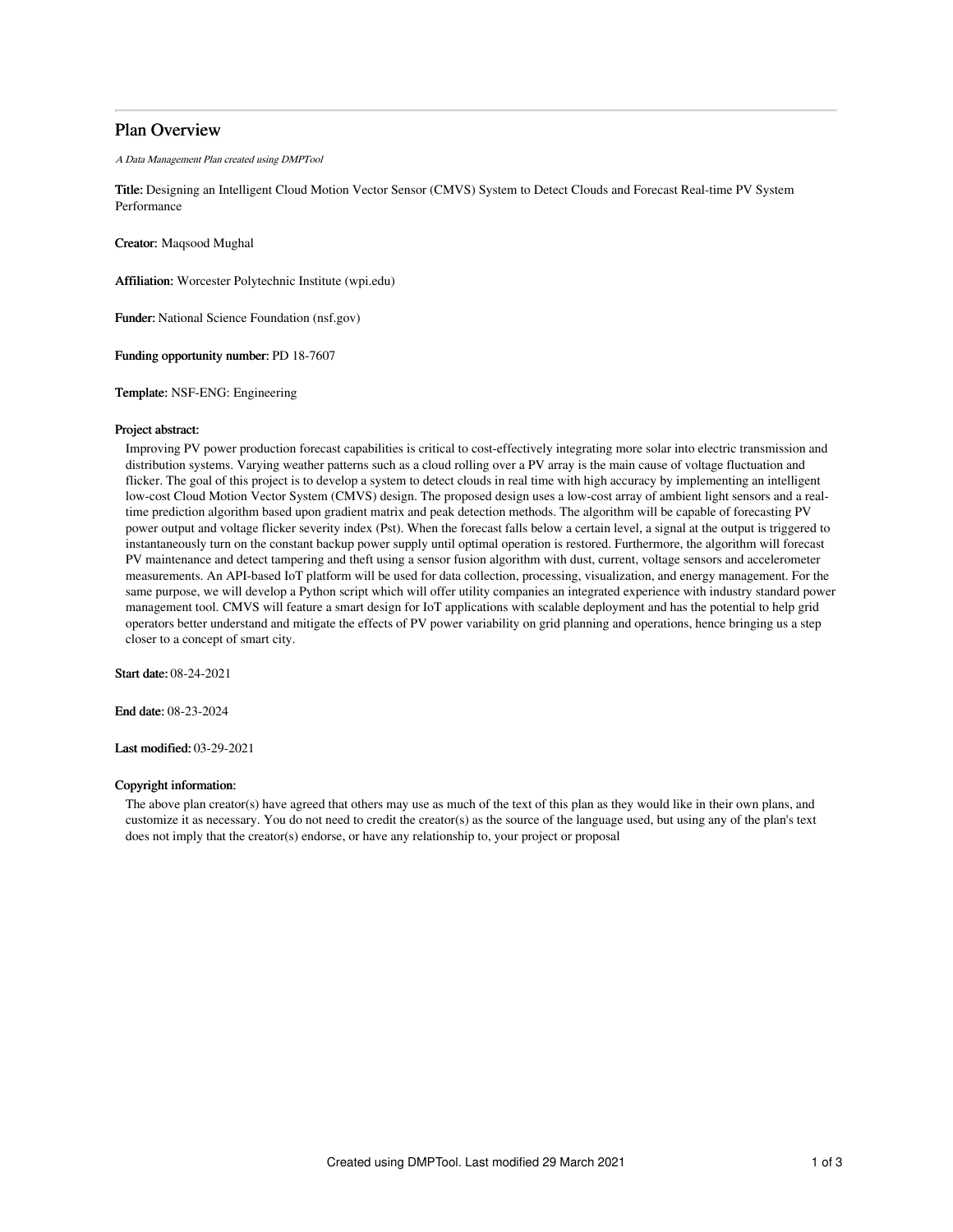### Products of Research

What types of data (experimental, computational, or text-based), metadata, samples, physical collections, models, software, curriculum materials, and other materials will be collected and/or generated in the course of the project? The DMP should describe the expected types of data to be retained, managed, and shared, and the plans for doing so. What descriptions of the metadata are needed to make the actual data products useful and reproducible for the general researcher? For collaborative proposals, the DMP should describe the roles and responsibilities of all parties with respect to the management of data (including contingency plans for the departure of key personnel from the project) both during and after the grant cycle.

During the course of the project, the real-time performance of the PV system installed on-campus will be monitored and recorded. These include recording values for output voltage (Vdc, in volts) and output power (Pdc, in kWs) as a function of solar irradiance (ir, in W/m2). These values are critical in deriving alpha (the prediction coefficient of PV output power, Pdc) values as they will be embedded into the algorithm to forecast predicted output power. This computational data will also be critical for determining spatial distribution and sizing of PV arrays to ensure optimal grid integration and operation when choosing a PV site location. In addition, data related to clouds will be collected such as cloud speed (v in m/s), direction (theta, in degrees), and size (length, in meters and coverage time, in seconds) for analysis and study of how these parameters individually and collectively impact the performance of a PV system in all kinds of weather. The proposed light sensor-based CMVS design will collect the information related to moving clouds at a fine resolution of 1 second, and this information could be used to improve algorithm (MATLAB scripts) applied on satellite data to predict weather events. All these data will be stored directly onto an IoT Platform (via MATLAB and Python scripts) as well as on a local storage device.

The educational effort will produce curriculum materials and assessment data, which will be archived as Microsoft Word (.docx), Portable Document Format (PDF), and spreadsheet (Microsoft Excel, .xls) files. Included in all files will be a description of the contents and the date that the materials or assessments were generated. These files will be included and described in the journal publications that will result from the proposed educational effort.

### Data Formats and Standards

In what format and/or media will the data or products be stored (e.g., hardcopy notebook and/or instrument outputs, ASCII, html, jpeg or other formats)? Where data are stored in unusual or not generally accessible formats, how may the data be converted to more accessible formats or otherwise made available to interested parties? When existing standards are absent or deemed inadequate, this should be documented along with any proposed solutions or remedies. In general, solutions and remedies to providing data in an accessible format should be offered with minimal added cost.

During the course of the project, all of the data from light sensor cluster will be recorded in a .csv format spreadsheets. Data sets and post-processing of all sets of data will be included and described in the journal publications that will result from the proposed research effort. Metadata will be comprised of numeric data that reflects solar irradiance data collected through use of CMVS model and will be transmitted to both IoT platform and local drive. The proposed algorithm will run multiple MATLAB scripts to analyze this data. The resulting data, graphs and plots will be readily accessible on IoT platform. These can be downloaded as .jpeg or.png images.

#### Dissemination, Access and Sharing of Data

What specific dissemination approaches will be used to make data available and accessible to others, including any pertinent metadata needed to interpret the data? In this case, "available and accessible" refers to data that can be found and obtained without a personal request to the PI, for example by download from a public repository. What plans, if any, are in place for providing access to data, including websites maintained by the research group and contributions to public databases/repositories? For software or code developed as part of the project, include a description of how users can access the code (e.g., licensing, open source) and specific details of the hosting, distribution and dissemination plans. If maintenance of a website or database is the direct responsibility of the research group, what is the period of time the website or database is expected to be maintained? What are the practices or policies regarding the release of POST-AWARD MANAGEMENT data – for example, are they available before or after formal publication? What is the approximate duration of time that the data will be kept private? "Data sharing" refers to the release of data in response to a specific request from an interested party. What are the policies for data sharing, including, where applicable, provisions for protection of privacy, confidentiality, intellectual property, national security, or other rights or requirements? Research centers and major partnerships with industry or other user communities should also address how data are to be shared and managed with partners, center members, and other major stakeholders; publication delay policies (if applicable) should be clearly stated.

The data will be made available publicly and open source, as well as available to scientific community through their affiliated schools and subscriptions to journals/magazines. The results of this proposed project will be submitted to journals such as Solar Energy, Energy and Environmental Sciences, Applied Energy, and International Journal of Electric Power and Energy Systems. Faculty and students will also present and share their work at conferences such as Institute of Electrical and Electronics Engineers (IEEE) Conference (PVSC & GTD), and smart electric power grids conferences. In addition, presentations will be given to the middle and high school students, and community college students, in the region, and to the undergraduate students at the regional schools through various programs such as Frontiers or Touch Tommorrow at WPI. Most importantly, Eversource as a collaborator, the research findings will be made available to the utility company via meetings/presentations as their feedback will be important to improve the CMVS design.

#### Re-Use, Re-Distribution and Production of Derivatives

What are your policies regarding the use of data provided via general access or sharing? For data to be deemed "re-usable," it must be accompanied by any metadata needed to reproduce the data, e.g., the means by which it was generated, detailed analytical and procedural information required to reproduce experimental results, and other pertinent metadata. Practices for appropriate protection of privacy, confidentiality, security, intellectual property, and other rights should be communicated. The rights and obligations of those who access, use, and share your data with others should also be clearly articulated. For example, if you plan to provide data and images on your website, will the website contain disclaimers or condition regarding the use of the data in other publications or products?

Access to research databases and other software tools (MATLAB and Python Scripts) will be available for educational, research, and non-profit purposes. Such access will be provided using web-based applications, such as WPI Digital as appropriate. Research findings from the project will be disseminated in accordance with University and NSF policies. Depending on such policies, research material may be transferred to others under the terms of a material transfer agreement.